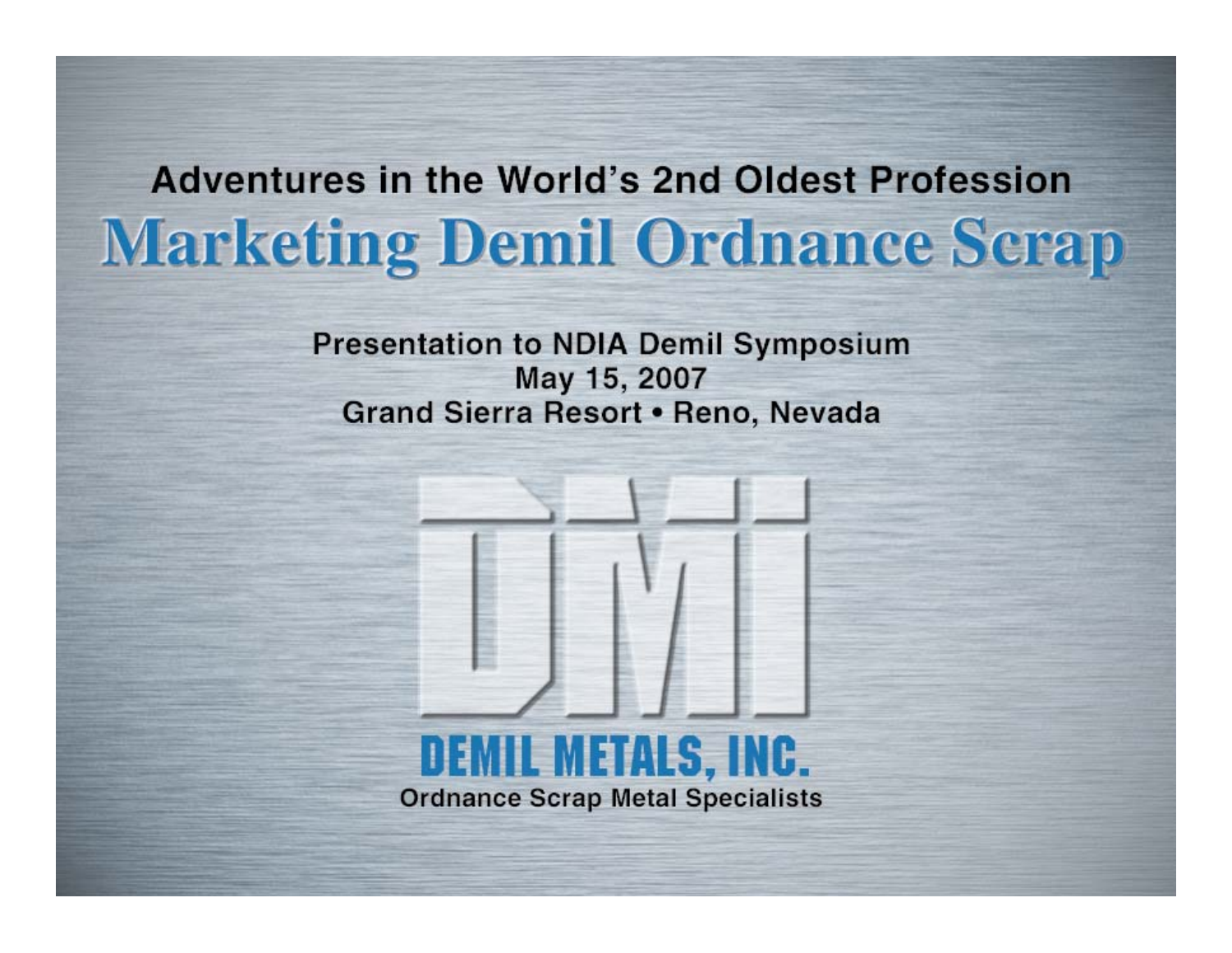## **Marketing Demil 3X Ordnance**

- Type and characteristics
- End users perception of Demil Ordnance
- Economies of scale
- Government/industry interface
- Logistical/administrative costs and risks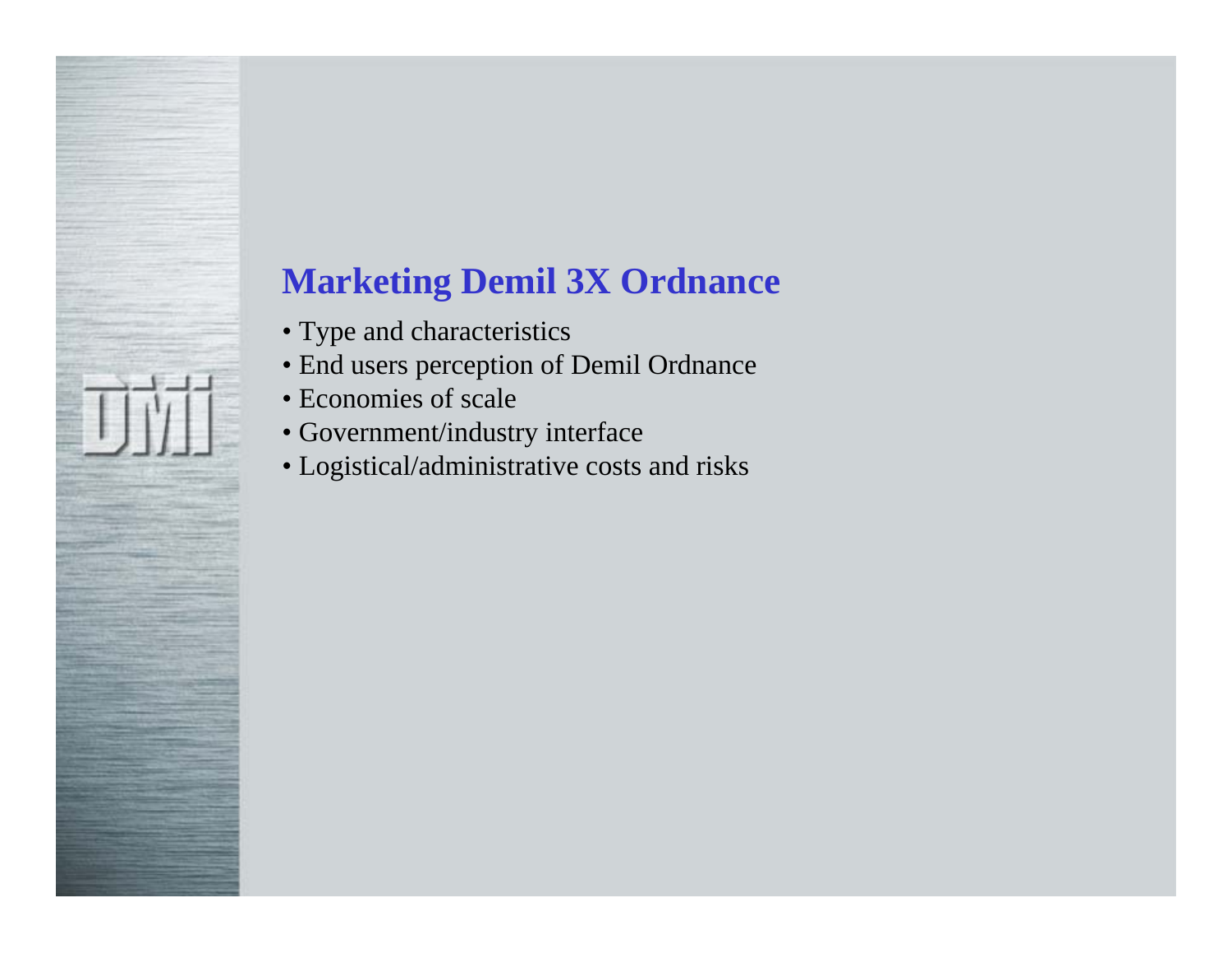#### **Swords Into Plowshares** Steel Recycling





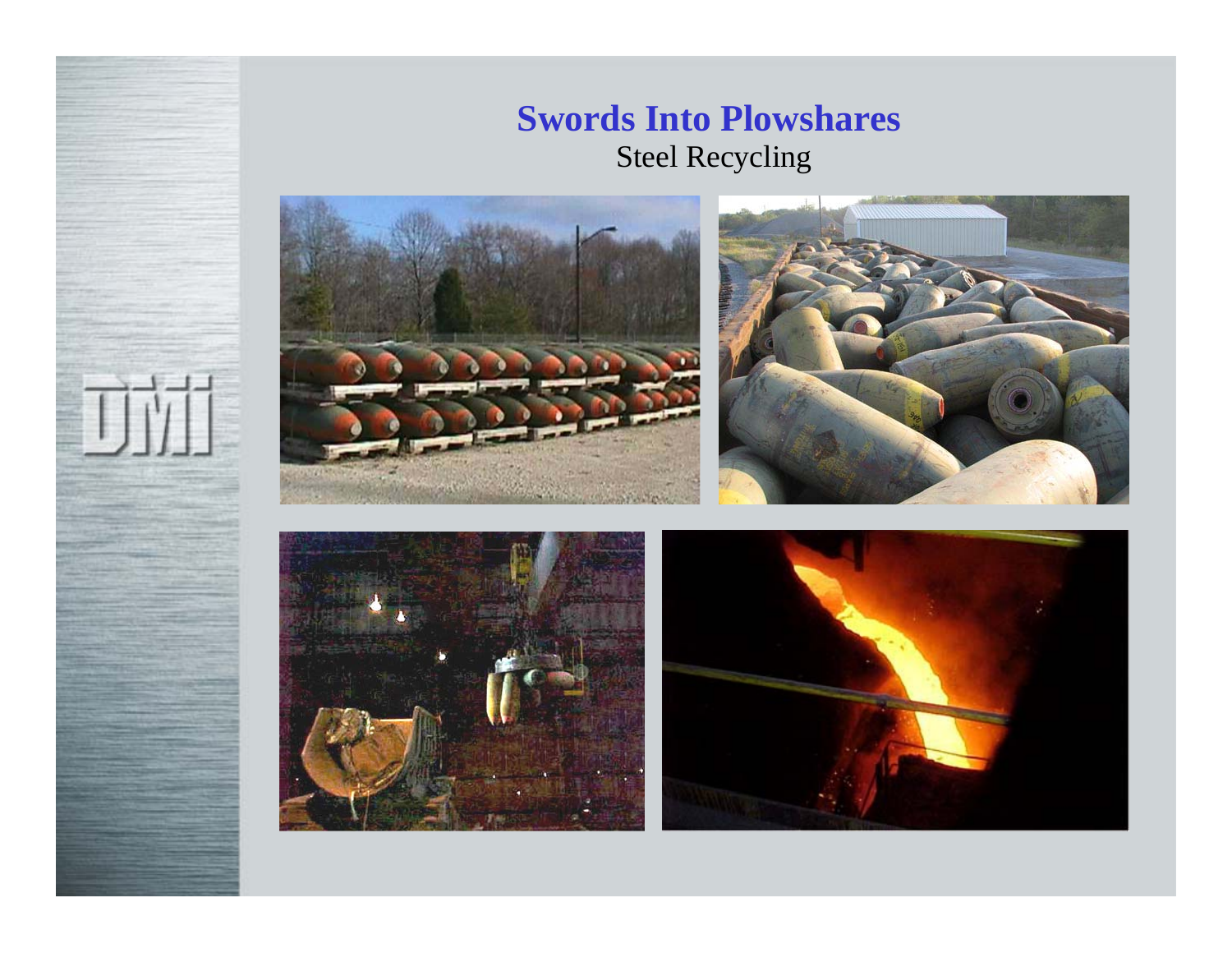#### **Recovered MPPEH (OE) Shapes**



NSWC-White Oak

Waterjet Cut MPPEH

#### **Processed NSWC-WO Items**





All metal reduced to 3X condition and melted down within weeks. No chance of another Fontana incident with open items.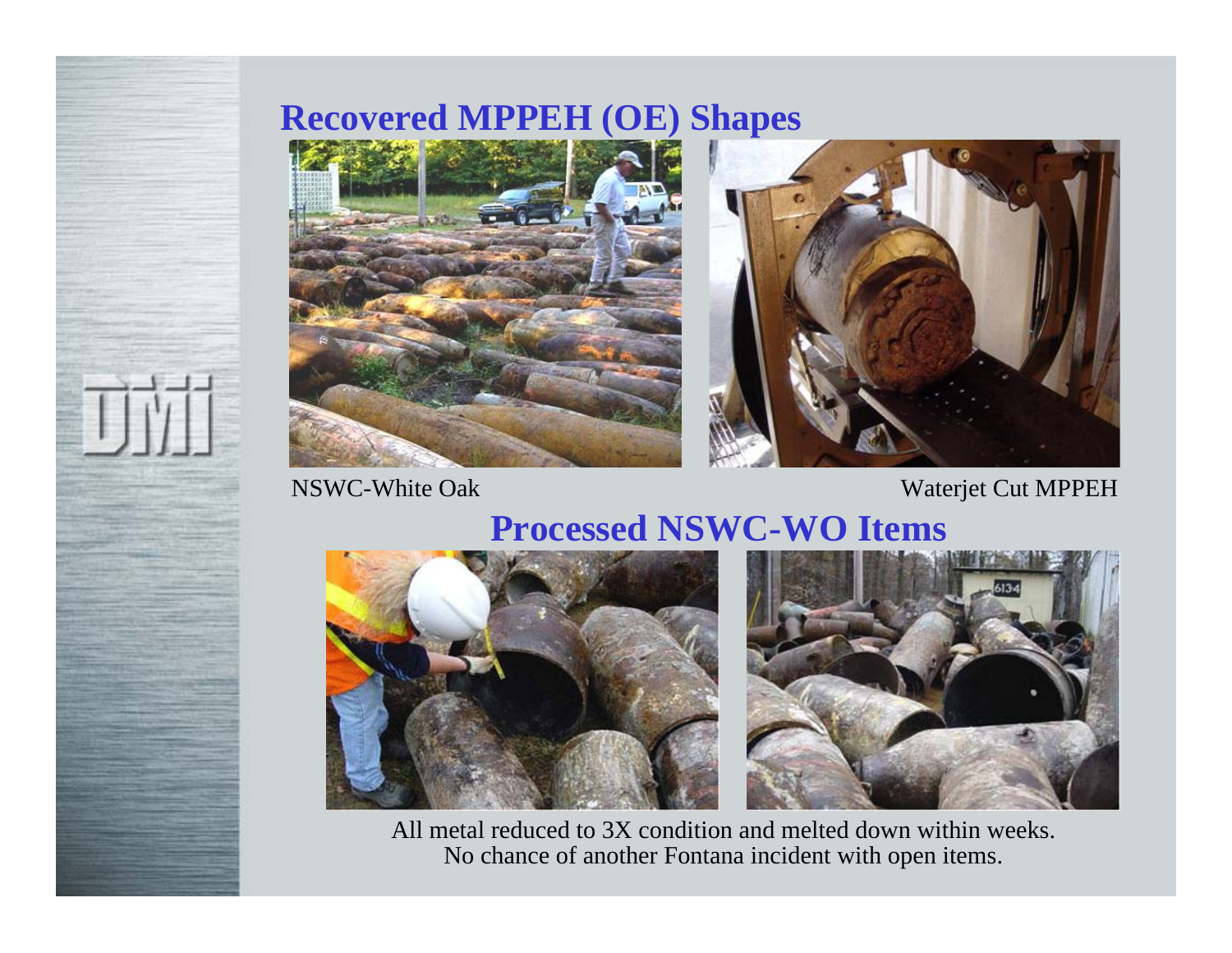## **Buyer Qualifications Criteria**

- Knowledgeable, Qualified Buyer
	- Cradle-to-Grave Custody
	- Prompt Demil Certificates
	- Prompt Certificate of Destruction
	- Open QASAS
	- Aware of Political Sensitivities
	- Small Veteran-Owned Business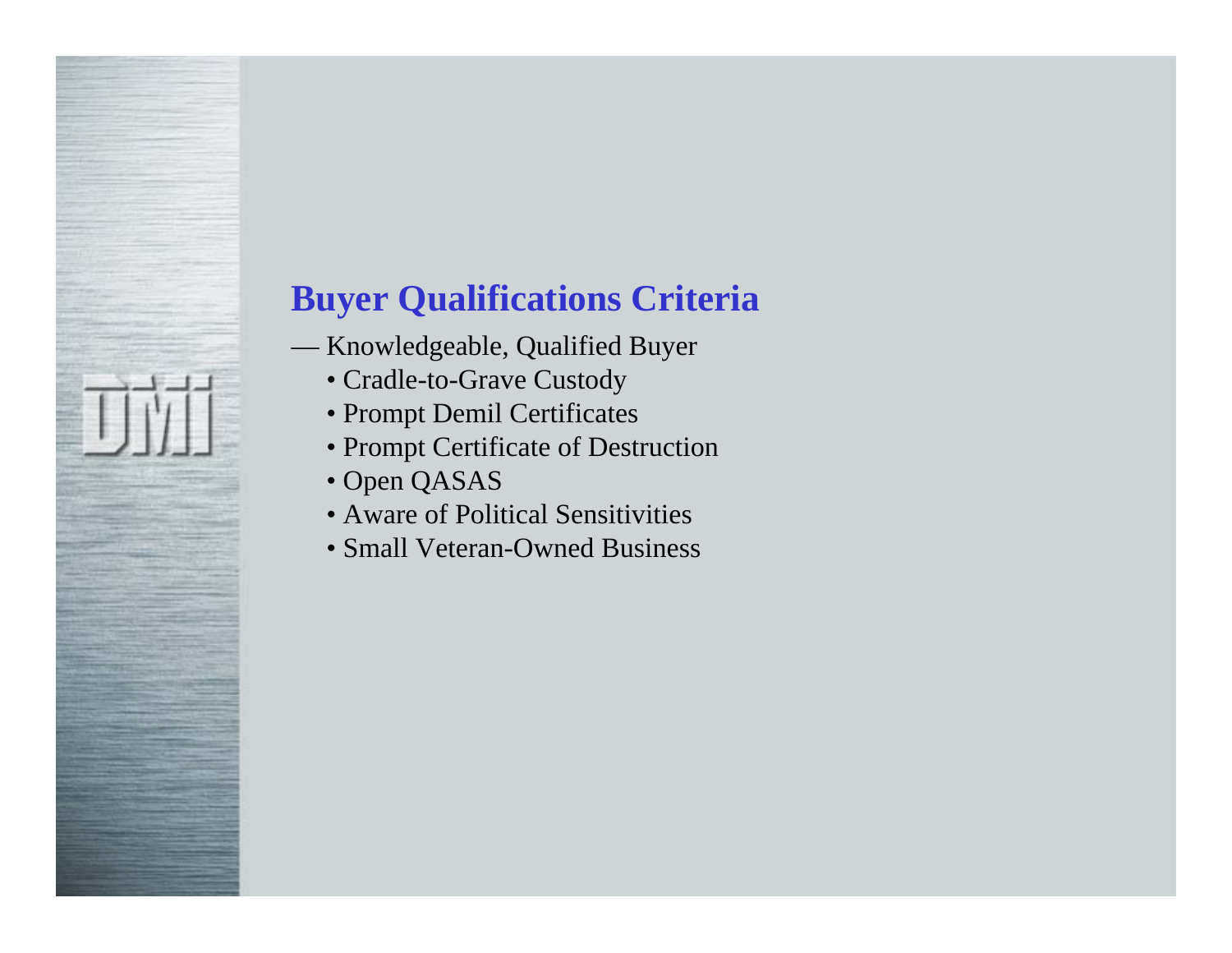## **DOD Requirements**

- File detailed demilitarization plan
- Ordnance demilitarization by recycling within the continental U.S.
- Documented "Chain of Custody" can track and account for all material
- All material handled within EPA & OSHA rules and regulations
- Conduct on site inspections of the recycling processes to ensure compliance with the demilitarization plan
- "End Use Certificate" certifying the recycling and destruction of the material for use as ordnance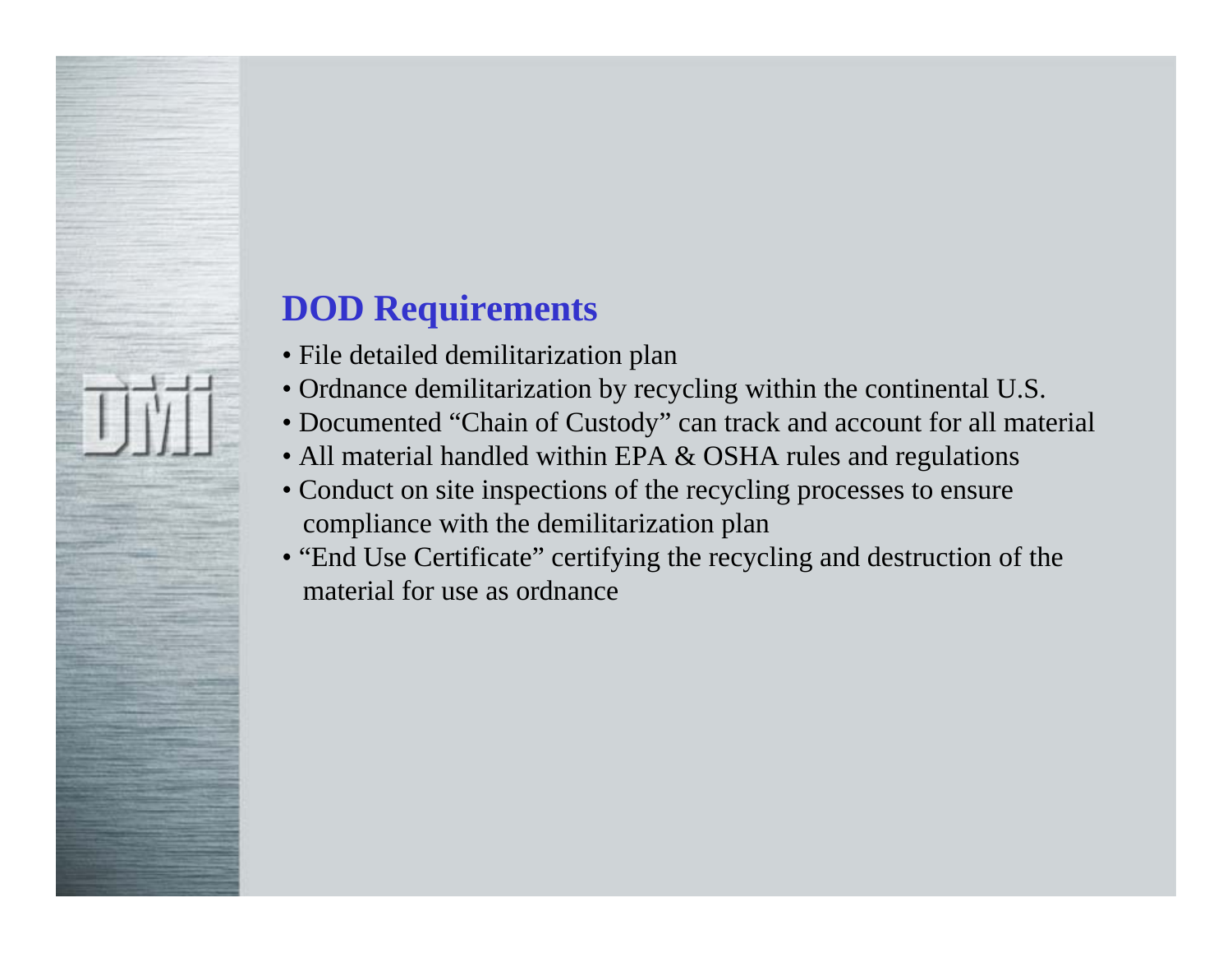## **Industry Requirements**

- Non-hazardous, explosive-free, raw material feed stock
- Homogeneous raw material feed stock to comply with its internal chemistry/size/shape requirements
- Ability to inspect and understand the demilitarization operation that rendered the ordnance to a minimum 3X condition
- Uninterrupted program, once it begins, to maintain reliability of supply



#### Steel Mill Recycling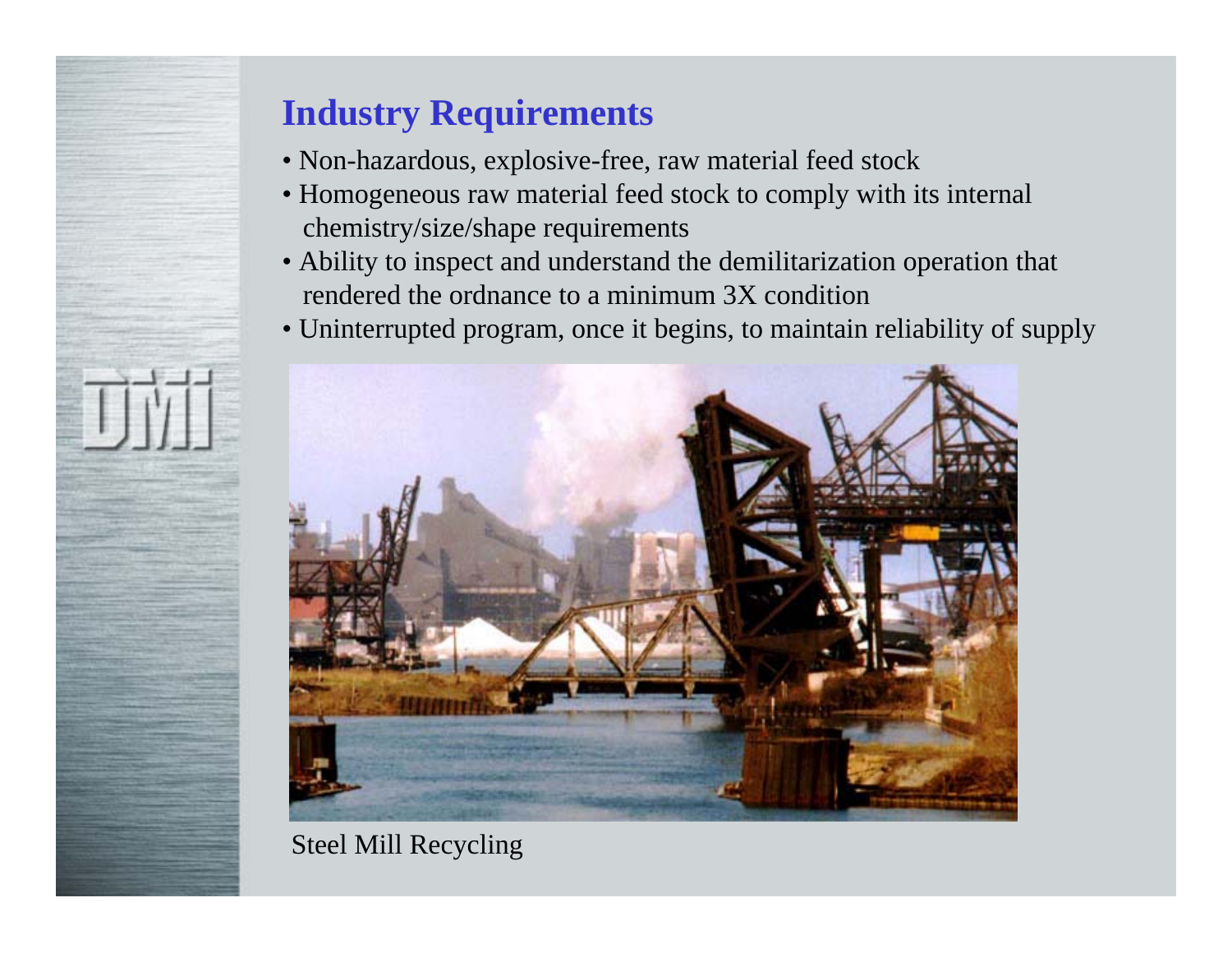## **Military Benefits**

#### – **MPPEH no longer hazardous**

• No chance of a Fontana Incident

#### – **MPPEH no longer identifiable**

- No chance of a "bomb on I-210"
- **Cradle-to-Grave Chain of Custody**
- **Traceable Certificates**
	- Demilitarization
	- Destruction



#### **Aircraft Processing**

#### **Tank Processing**





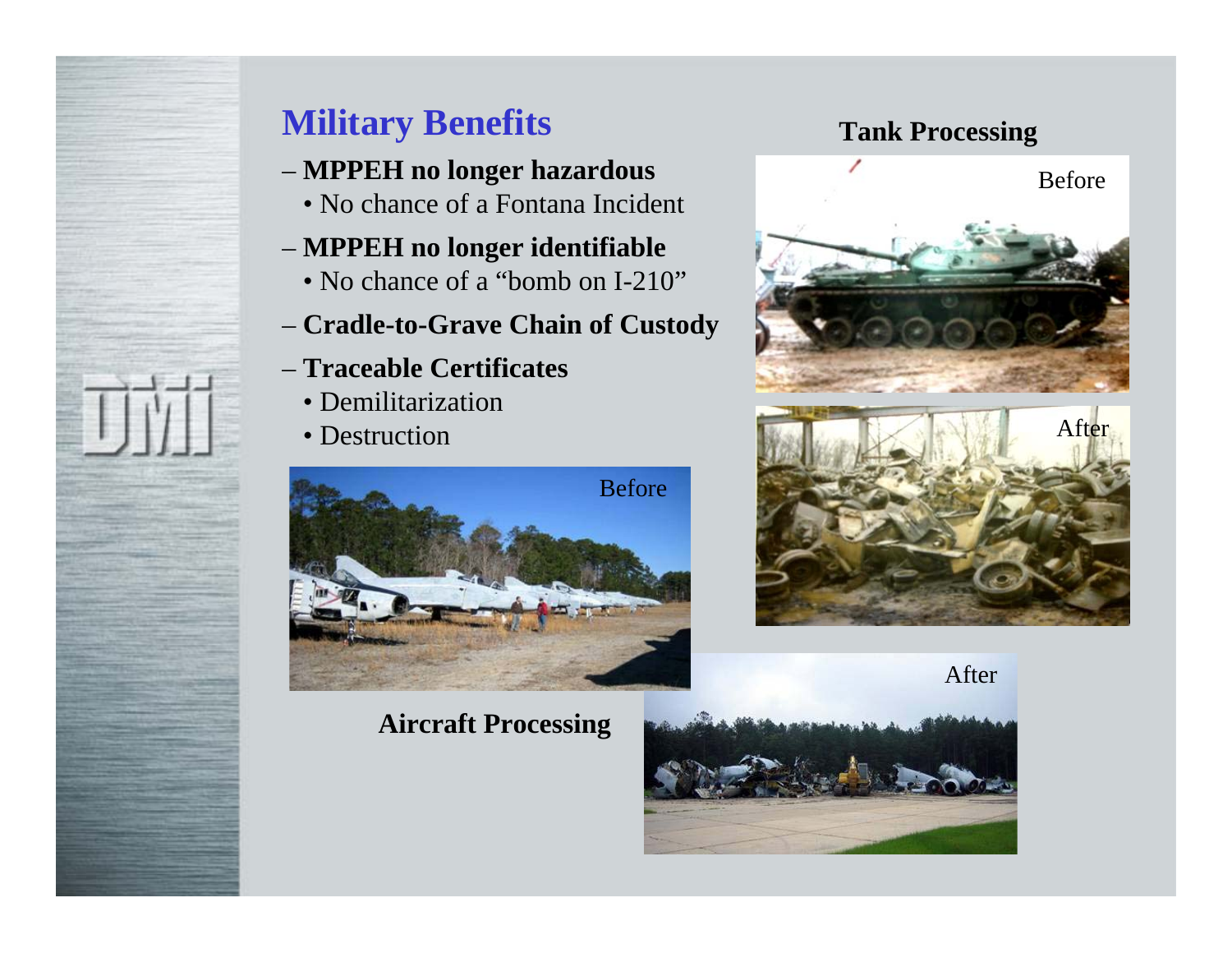## **In Summary**

- Demil Metals is experienced and qualified
	- Providing hands-on operational knowledge
	- Business savvy
- Providing interface between military and commercial spheres
	- Understand the requirements of munition and target scrap
	- Understand government regulations and requirements; aware of commercial mills safety protocol/concerns

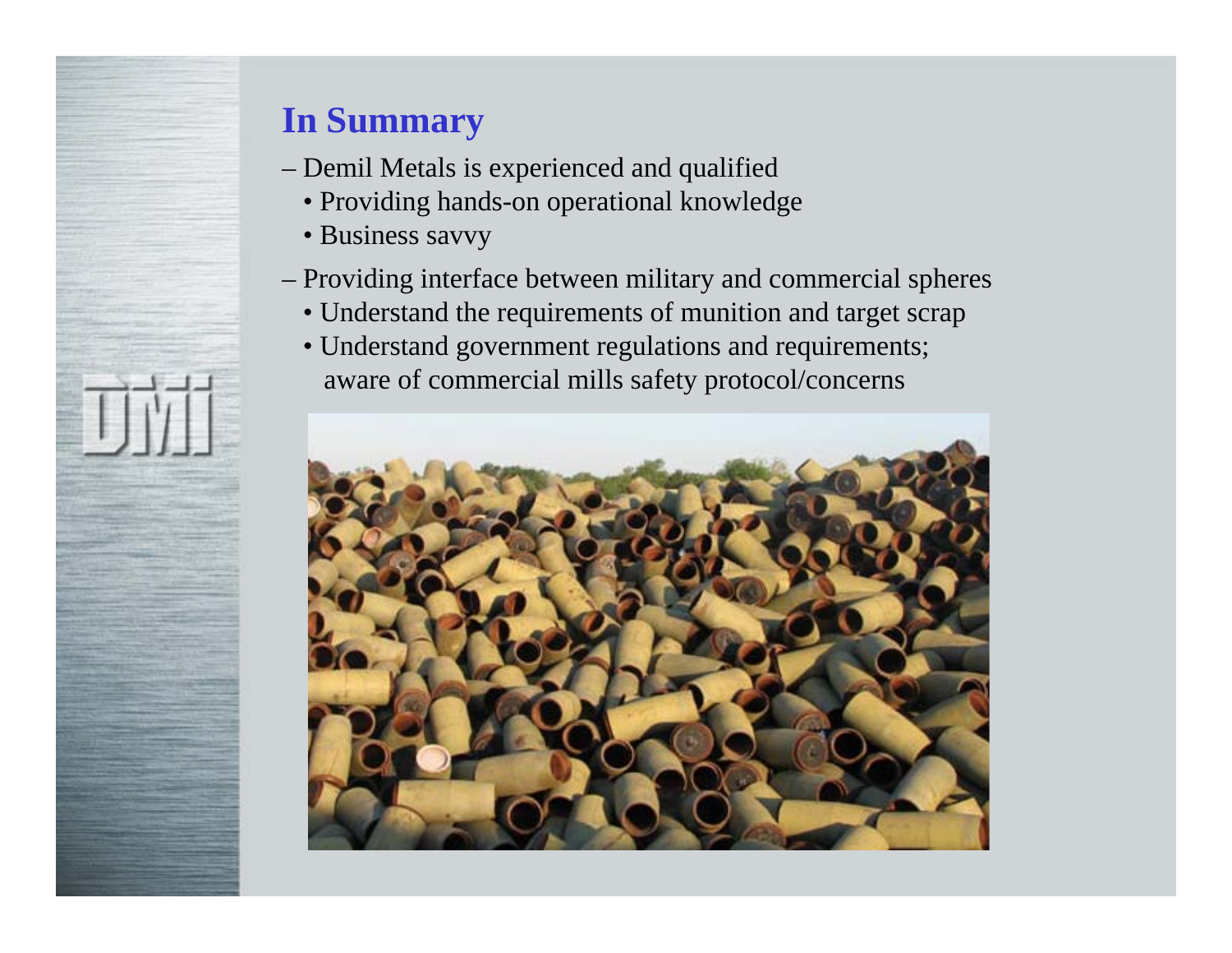